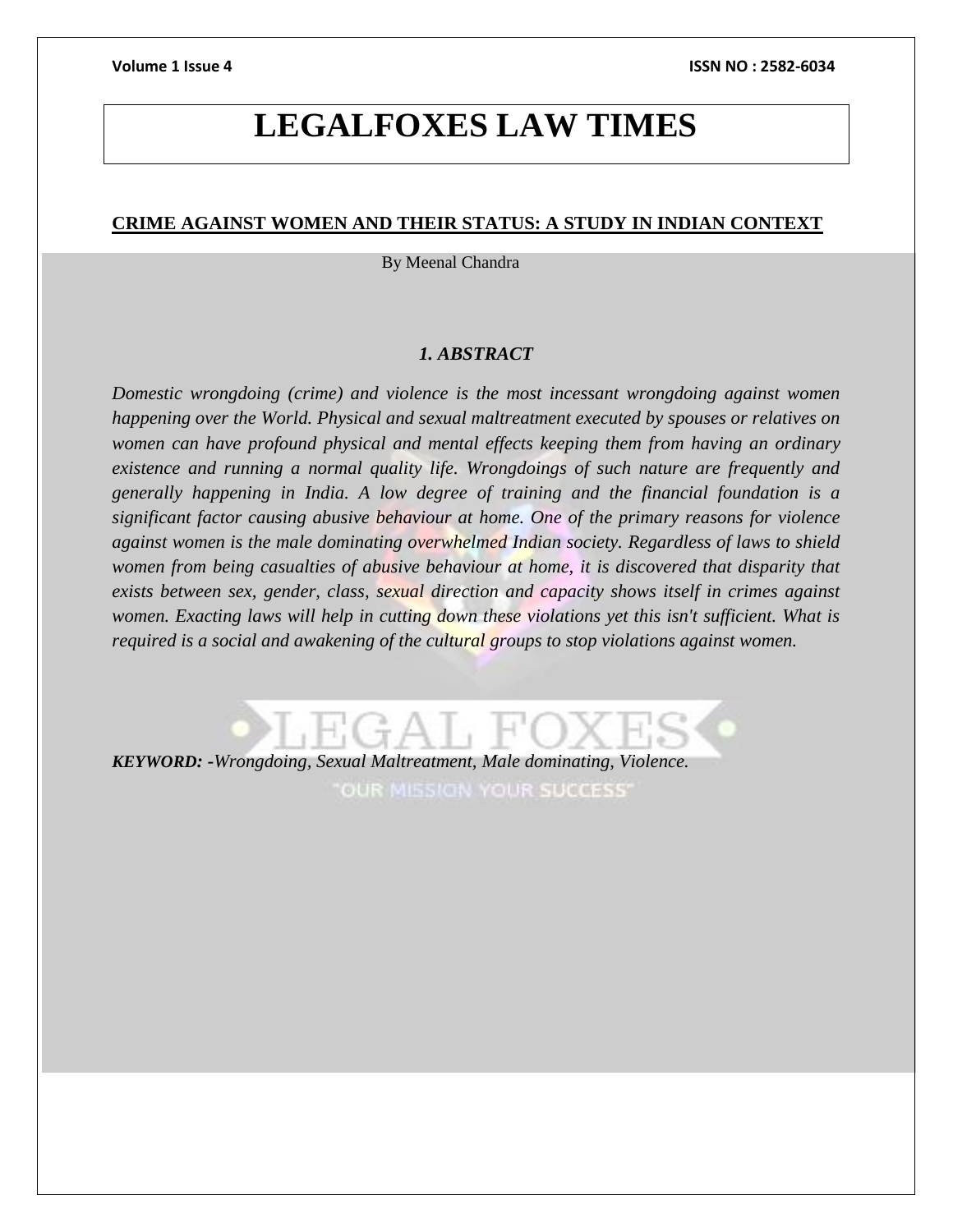### **2. INTRODUCTION**

In the course of recent decades, the world has seen sensational development in the standards and nature of living over the globe. India has likewise seen tremendous development in its financial circle. Anyway, development isn't advancement. This is a lasting subject of discussion... Development and advancement are not constantly interrelated. Preferably monetary development ought to realize social advancement yet this doesn't generally occur. Improvement is giving chances to each person to build up their maximum capacity, to understand their fantasies unreservedly with certainty with no boundaries. In a created society, each individual appreciates equivalent chances, nobility, and regard. In such a general public social, social, monetarily strict, or sex discrimination is non-existent.

Crime against women<sup>1</sup>, in general, is a drastic worldwide plague. Disregarding all the developments women are still survivors of ghastly violations over the world. Wrongdoing, monstrosities, and brutality against women are some of the most common human rights violations on the planet. It traps women what's more young females, their networks, and at last entire countries like a plague. A huge number<sup>2</sup> cannot present their abilities completely as a powerful influence on the difficulties of the day since they are battling for their basic rights.

As a spouse, a woman is his closest companion what's more – motivation. The history centers on that- "Each brilliant man has a tough woman answerable for his progress."

#### *A. DEFINITIONS*

Some clear cut definitions provided under the Indian legal system to avoid conflict of interests are hereby as follows-

 $H \leftarrow$  *C*<sub>rime</sub>  $\bigcirc$ 

The very importance of wrongdoing against women's gender is a difficult and marginal variant which can be physical or mental cruelty to women. Different sorts of mercilessness against women are eve-teasing, assault, polygamy, counterfeit marriage, unfaithfulness, women abduction, enticement of married women, snatching and seizing, ambush, incitement of women at the public or working spot, spouse beating, female child abuse, usage of drug method, etc. Eventually, every woman faces the hardships of being mishandled, trivialized, put down, disregarded, mocked of, laughed at, exploited at the workplace, or in public transports, because the women's gender is treated as a weak link.

 $<sup>1</sup>$  Mary Walker- Becoming the fourth wave, limited edition book on womanly human rights.</sup>

<sup>2</sup> Amnesty International report journal, 2013.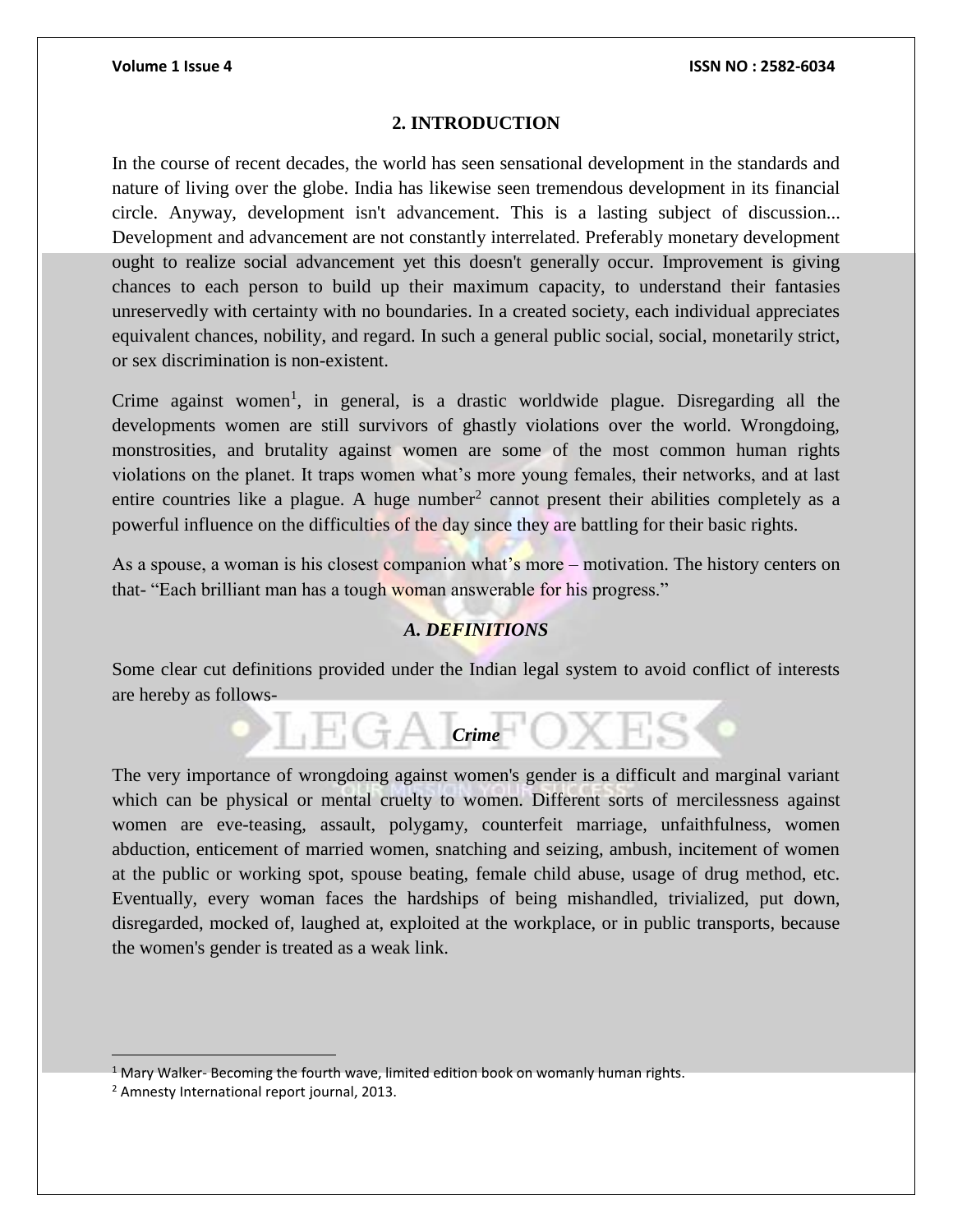The basic lettering of the word 'crime' is of cause viz; 'Crimean' which signifies 'charge' or 'offense'. Crime is a social ruthless truth. The Socio-Waverly encyclopedia defines it as- 'A demonstration illegal by law and for performing which the culprit is obligated to discipline'

#### *Marital Rape (Domestic Violence)*

Marital Rape alludes to undesirable and enforceable intercourse by a man with his significant spouse which is forcible, the danger of power, physically detained, or when the female does not gives her assent. Marital rape shows the usage of power as a worse inhumane form of cruelty. It is a non- consensual demonstration of rough force by a spouse against the female where she is truly and openly exploited. The infamous Domestic Violence Act, 2005 <sup>3</sup>has likewise given a wrong impression. It has given common solutions for what the arrangement of mercilessness previously provided criminal cures and also allowing the major matter of marital rape in proceeding with utmost ignore. Section 3 of the above-mentioned act, concerning other acts responds as abusive behaviour at home has subjected to any feeling of causing hurt, injury, matter of life and death, and disturbing the mental, physical or sexual trauma.

Marital rape happens when a life partner tries to overpower and force the significant spouse to participate in certain sexual favors without a female's assent. It is a type of private accomplice cruelty- a misguided treatment of integrity, by which that partner endeavours to build up dominance and command over the other one. Some researchers have even stated that it is similar to, if not more than sincerely damaging than rape by an outsider<sup>4</sup>.

#### *Trafficking*

Trafficking<sup>5</sup> is characterized as an exchange something that ought not to be exchanged for different social, financial, or political components. Such terms like mediation trafficking, arms trafficking, and human trafficking are growing popularity in recent times. The basic idea behind human trafficking is criminal psychology and the act of misusing people by taking them as items for benefit. Much after being dealt causalities are exposed toa long and disregarding haul of exploitation. Trafficking whether for business or sexual favours or non- sexual experiences are a sin in society. It is the abuse of human rights and a major issue of fiscal reinforcing and social guidelines. The trafficking of women and children has major untold tragedies that are not perceivable through the pain one goes through. It damages the person's way of looking into life, nobility, security, protection, wellbeing, and untold grievances.

Trafficking of humans violates so many major human rights yet it is still normal in Indian and the criminals have no fear of the outcomes it bears. The Indian society should step up and

<sup>&</sup>lt;sup>3</sup> Act number- 43 of the 2005 Act.

<sup>4</sup>www.rainn.org-sexual assault-marital-rape.

<sup>5</sup>www.azadindia.com (women trafficking issue)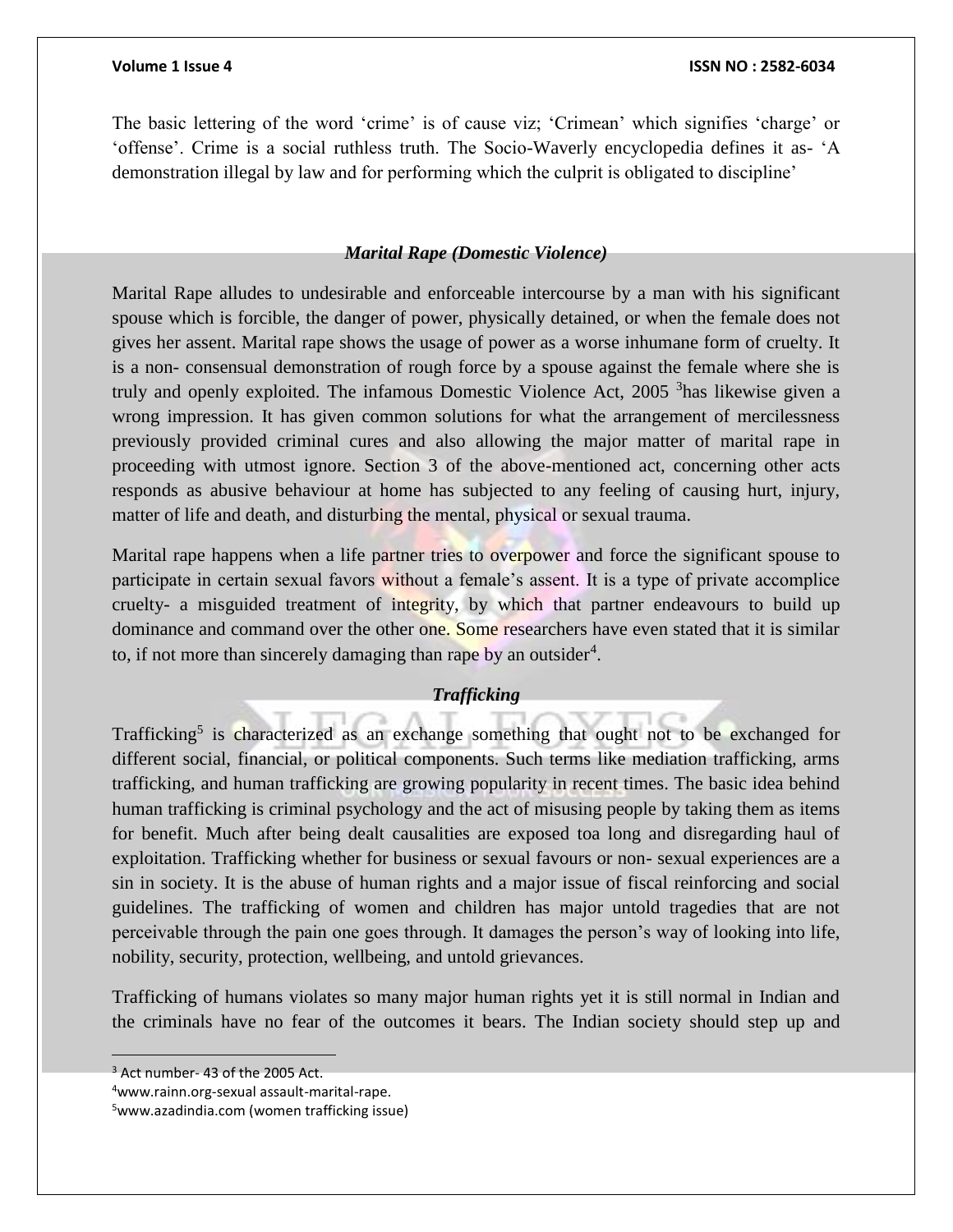disclose them as a unity that has been eating by this termite knows as human trafficking growing into a plague.

# **3. LITERATURE REVIEW**

Cruelty against women has been clearly described as a kind of partition in different reports. The World Human Rights Conference in Vienna previously observed sexual bearing based savagery as a human rights infringement in 1993. Around a comparable time, United Nations request, 1993, portrayed severity against ladies as "any show of sexual direction based cruelty which results in or will most likely to result in sexual, physical or mental colours of problems a woman face. All the perils, hardships, mockery that a woman goes through on account of occurring out in private life. (As alluded by Gomez, 1996)

RadhikaCoomaraswamy perceives different sorts of viciousness against ladies, in the United Nation's exceptional report, 1995, on Violence against Women. Coomaraswamy (1992) calls considerations to those ladies who are frail against various kinds of harsh treatment for a couple of reasons, all subject to sex.

1) Because a woman is in danger of all the assaults, genital mutilation, homicide, and various other sexual related inhumane practices prevailing in this society. The above mentioned signifies society's thought process about female sexuality and all the governing social pecking order.

2) Because of a woman's relationship with a man, she is a weak link against the compelling behavior at workplaces, home, public places, etc. The above mentioned signifies society's thought process of creating a female like the property of males in this male-dominated world.

3) Because of this society's thought process, if a woman is high driven, motivated, and selfconfident, she is stabbed to a lower esteem profile so as she does not compare herself with the men of the society. This is like way identifies with the male viewpoint of weak linking the women.

#### **4. HYPOTHESIS AND PROBLEM STATEMENT**

The research paper is based on the following hypothesis-

**H1-** A huge portion of the Indian women are survivors of the domestic crime of physical and sexual abuse because of male-dominated society and culture.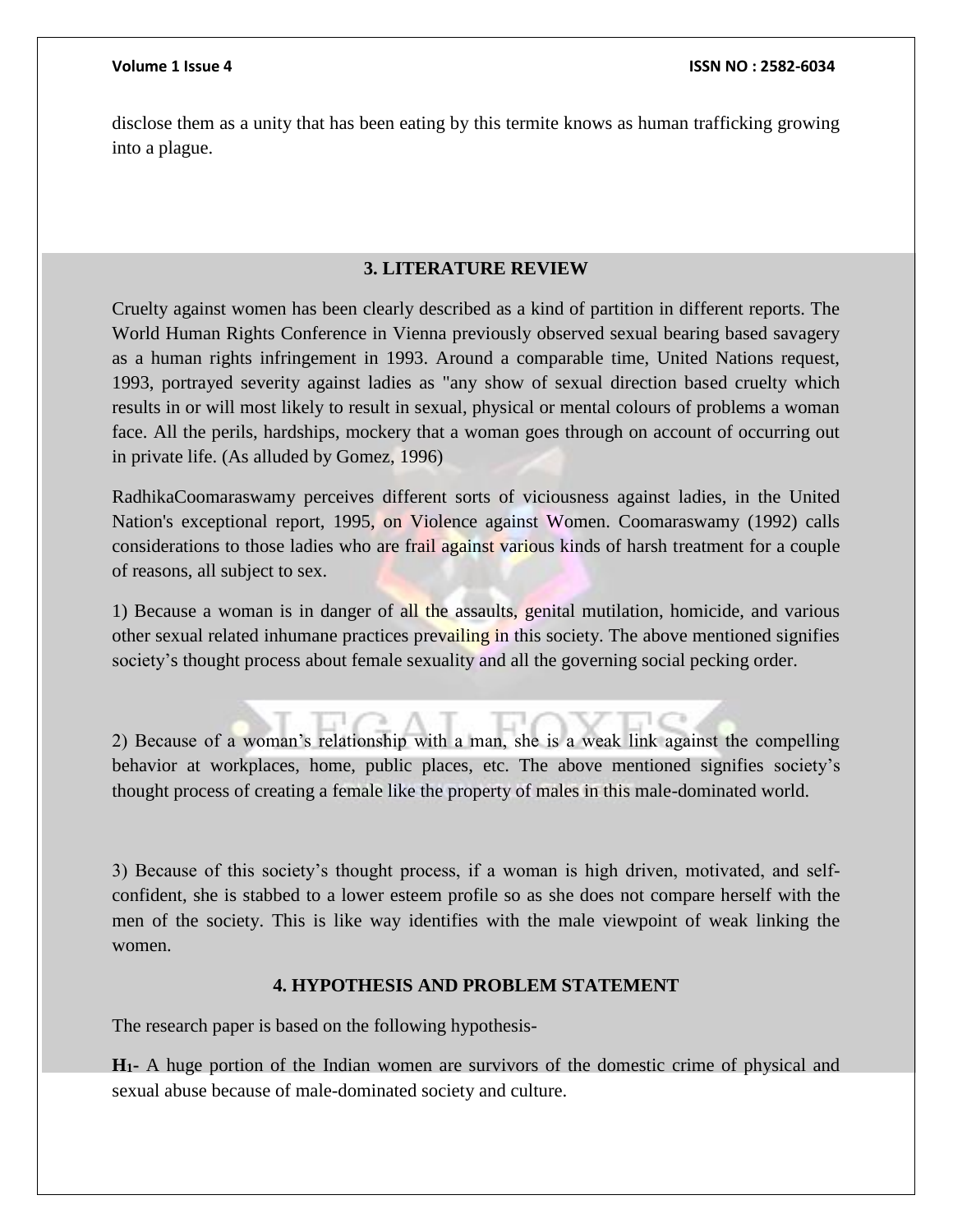**H0-** A huge portion of the Indian women are not the survivors of the domestic crime of physical and sexual abuse because of male-dominated society and culture.

Through my research paper (thesis) it will be analyzed that the Hypothesis result is closer and symmetrical to  $H<sub>1</sub>$ .

Through the above hypothesis, the following problem statement can be extracted which is as follows-

*'Whether India (a country believed to be the abode of gods and goddesses) respect women in general and provide them with a normal quality life they deserve and the hypocrisy of crime and legal system in India?* 

#### **5. RATIONALE BEHIND THE STUDY**

The rationale behind this topic is to understand and increase the transparency of the plight of women and to also fill the gap between the gender biases prevailing in the society at large.

The following points can be the main inferences-

1. Status of women isn't equivalent to standard with men.

2. Education among women is low.

3. Women are still exposed to attack at workplaces and open spots. Crime, outrages, and against women in houses, open places, and the working zone is as yet normal.

4. Despite established arrangements and part of enactments, women are not satisfactorily secured in our nation. An episode of rape on women is expanding.

5. The execution instrument of women law in India isn't appropriate.

6. With the expansion of progressivism in our nation the episodes of wrongdoing, monstrosities furthermore, viciousness against women are likewise expanding.

### **6. RESEARCH METHODOLOGY**

The researcher embraced the contextual investigation technique and doctrinal strategy which is because of records, case laws, assessment of different notable appointed authorities, and the work of a few journalists including legal advisers, rationalists, social researchers and so forth., who have contributed their research here. Secondary assets have been utilized by the specialist in completing his examination.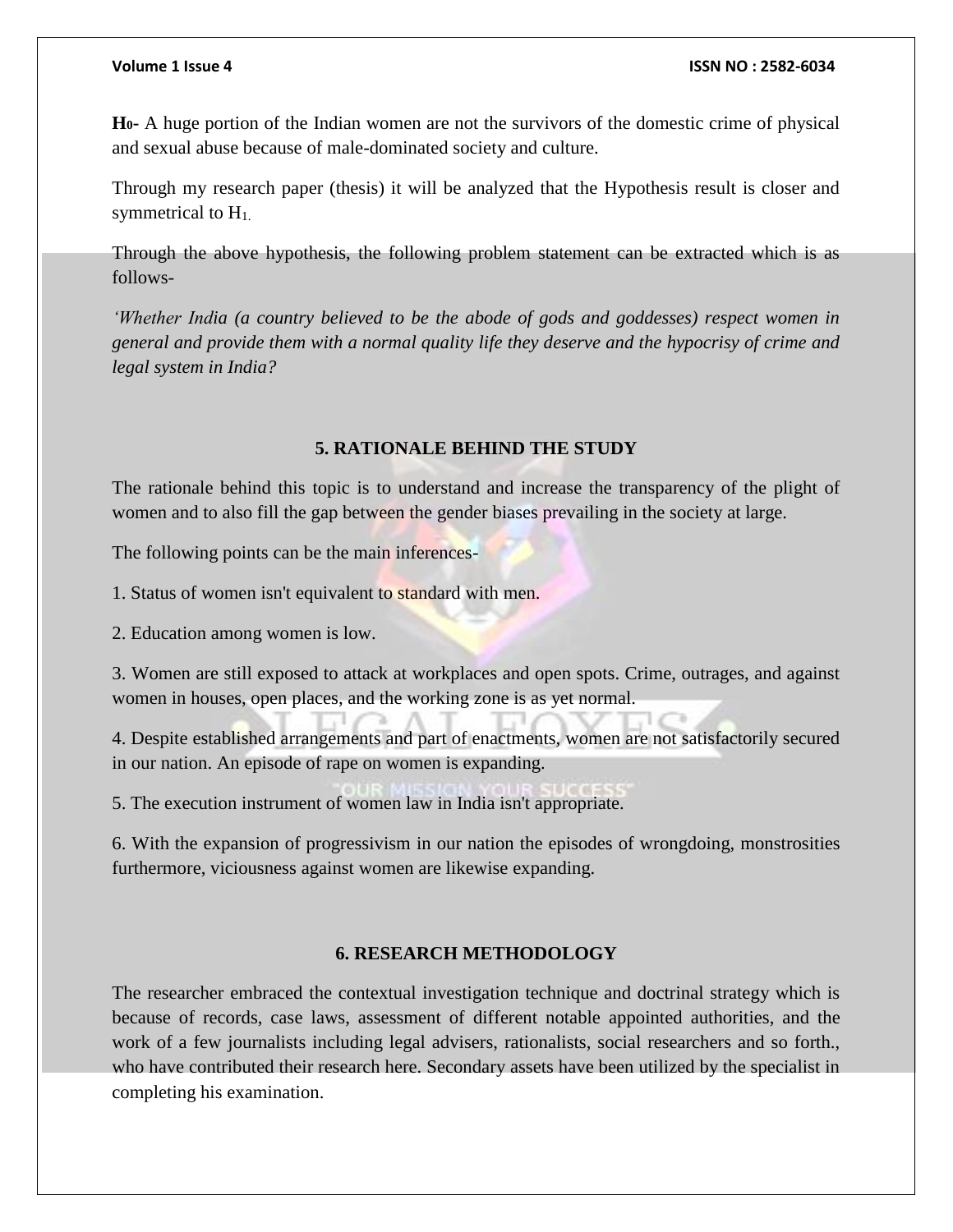### **Sources of Data:**

- **1. Primary Sources-** Primary data like various case studies, statements by women victims, statements by journalists, and other related co-workers in the same field which share the same target audience has been used.
- **2. Secondary Sources-** Various books, bare acts, notices, women's safety acts, articles, news strips, and the internet have been deeply searched and related information has been extracted to use for this thesis.

# **7. OBJECTIVES OF THE STUDY**

- 1. To discover the primary issues of Indian women and the impact of social, instructive, financial, and political conditions on them.
- 2. To know the importance, nature, sports, and size of Crime, Atrocities, and Viciousness, sorts of reasons, and impact on women.
- 3. To analyze new enactment this might be passed in India during this examination and its impact on the assurance of women.
- 4. To examine and break down the adequacy of different arrangements in other lawful instruments managing Crime, Atrocities, and Violence against Women.
- 5. To consider the legal methodology towards the assurance of women against wrongdoing, barbarities, and savagery in India.
- 6. To propose compelling measures to be taken for the assurance of women.

# **8. WOMEN'S CONDITION AND SOCIAL RANK IN INDIA**

In India, women have been continuously the subjects of worry since the golden old period. With their foremost nature of persistence, women can handle any predicament. The women of India are endlessly fond of their families. In Indian<sup>6</sup> scriptures, Goddess-like Laxmi, Parvati, Kali, Durga, and Saraswati are worshiped by millions. The advancement of their rank furthermore social condition of women in India has always been an important procedure of ups and downs recorded since the beginning of time. To provide a clearer picture of the evolvement of women's status from the time immemorial there is a broad division of the above stated in 3 major periods<sup>7</sup>. They are as follows-

- A. Prehistoric Period (Ancient)
- B. Middle Period (Medieval)

l

C. Contemporary Period (Modern)

 $6$ www.historytuition.com (women in ancient India)

<sup>7</sup> Mishra Preeti, "Indian heritage of women and their roles", New Delhi, First Edition- 2014.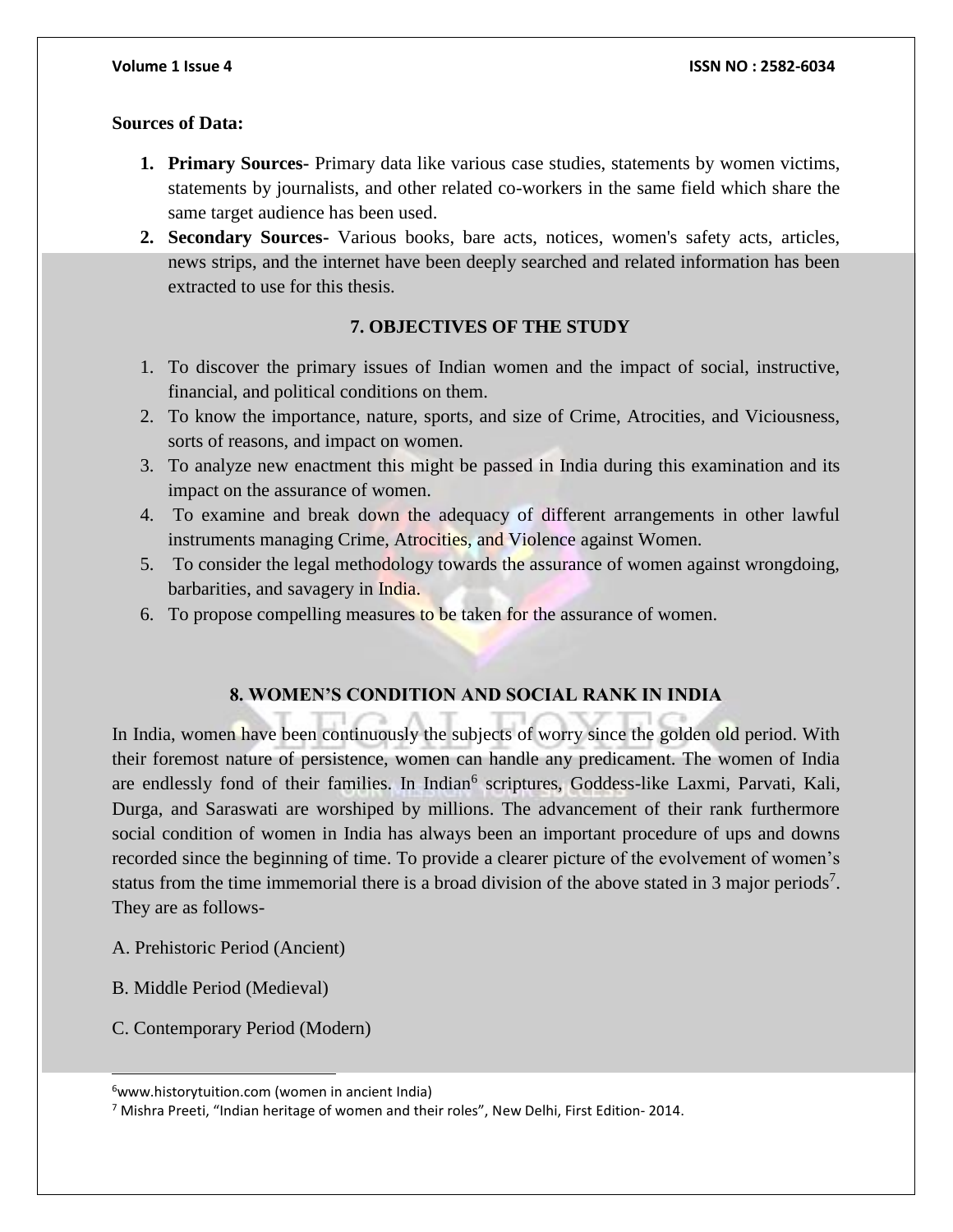- Period of British India
- Period After Independence

### **A. PREHISTORIC PERIOD**

The women have reassured themselves with a perspective on the inclusions of bounty researchers that the women during the ancient time were respected in the Vedic scriptures of old India. They celebrated learning, status, and well-diced opportunities. It is in an all balance Vedic women with the modern current women are on the edge of the chance. When the philosophers go through the Brahmanical<sup>8</sup> texts they decipher the role of women in general. Then the next move is in the scriptures where womanhood is moreover magnified. People were dealt with equality in this period, as some of the holy messaged were decoded. The differences in the holy messages are regarded as follows-

1) Manu stated that God resides where women are completely regarded and respected. No solidarity is yielded at the places where women are disregarded and disrespected. A woman needs to rely upon her father at her young age, on her spouse in the youths, and in her old age, she relies on her offspring. In short, she is made dependant from the beginning.

2) Yagnavalkya expressed the feeling through the holy message as women are one of the purest forms created by god on mother earth. Saint Soma has blessed women with all of his immaculateness. Saint Gandharva has showered women with good talks and Goddess Agni has blessed women with all the spirituality and power of oneness. Various strong evidence from the epics like Mahabharat and Ramayana has shown strong character women.

#### **B. MIDDLE PERIOD**

The medieval period of India is no one of the greatest peaks of womanhood. It further is termed as dull and low age for them. Various instances have been recorded during this time where success was noted for a different spectrum of womanhood, which gradually turned into the corruption of women's rank. India slowly turned into Muslim crusaders territory which once at a point of time disregarded women's gender in general to a great level.

During this period the females were treated as items belonging to the male to fulfill their sexual demands and women did not have their own separate identity, they were furthermore not allowed to do anything by their own will. Seeing various Muslim rulers doing this, various Indians also accepted this way of life and started treating their women like this. Muslim interlopers at that time were growing at a very fast and effective rate. Polygamy <sup>9</sup>was one of the eminent features of those trespassers; they would abduct women and keep them as their slaves in their small group

<sup>8</sup>www.shvoong.com (ancient status of Indian women)

<sup>9</sup> Asha Krishna Kumar- Silent Victims of India. ( Volume-30, issue 23 of 2017)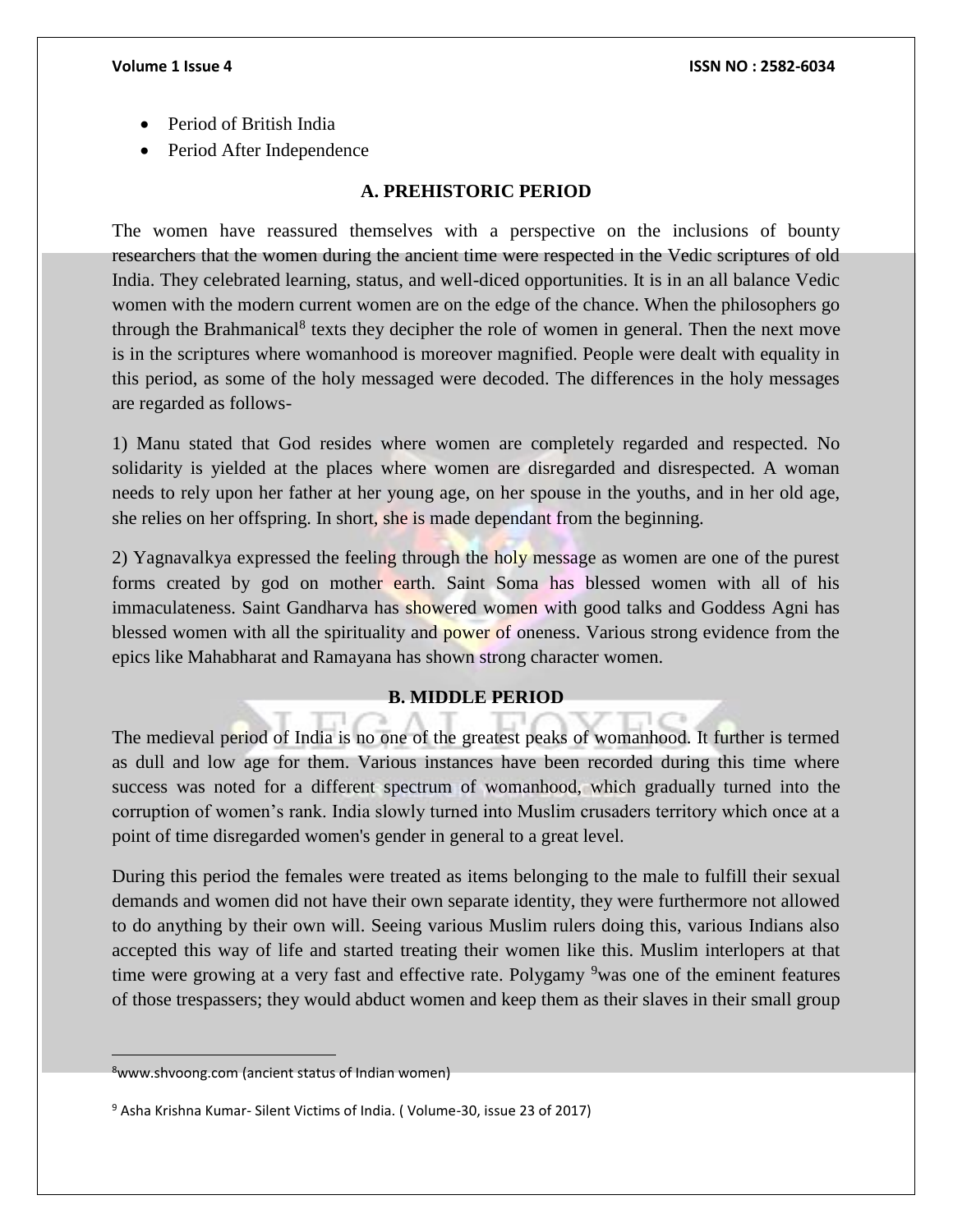of 'Concubines'. Women started to feel so conscious about them that they started wearing 'PARDHA' (a cloak cloth to cover their bodies).

Women were not even allowed to roam around freely at that time which worsens the situation furthermore. Supporting further to this situation there was a discriminatory line that picked young female children who were considered a burden on their families. They were to be taken care of as every gatecrasher of that time had an eye for young females for procreation. Mostly youngsters were targeted as they were weak, miser, and would not cost them a good fortune.

Due to the above explanation, some new disasters, For example  $-$ Pardha framework, Devdasi<sup>10</sup>, widow marriage, child marriage, sati practice, were the major crimes recorded which dulled the medieval era and was infamous for Muslim tribal's<sup>11</sup>.

#### *SOME CRIMES OF MEDIEVAL TIMES*

### *I. SATI*

Hindu infamous custom of forcing the spouse (female) at the entombment administration fire of life partner is known as Sati. In the old scriptures of Hindus, it was mentioned that if a woman practices sati she will be rewarded to go to heaven, and also the society will regard her contribution. Furthermore, it was mentioned that sati is wilful and many ladies rehearsed sati to save themselves from a foreigner or a stranger after husband's death. A well-known fact at that time stated that many women proffered sati over living alone in this cruel world after a spouse's death. Though in the sacrosanct writings like - Mahabharata, Ramayana, and Medhatiti sati practice was a weapon on self mass destruction.

#### *II. JAUHAR*

Indian and the Hindu religion always push the women to test their purity and holiness at any expense. Jauhar also can be named Sati at a mass level which means burning up an enormous fire and setting women into the blazes to consume their life alive as soon as their spouses die. This infamous custom was a highlight for the Rajputs of India developed it to fundamentally save the pride of their women from the hands of Muslim trespassers to have mercy on themselves. When the point used to come that the foe is inescapable, the Rajput women used to set ablaze them in a large number.

#### *III. CHILD MARRIAGE*

During the middle period<sup>12</sup>, the young females were proactively hitched at a very young age of about 9-10 years, some even at the newly born stage. The purpose of child marriage can be property to the longing of making amazing partnerships, or position framework or social issues

<sup>10</sup>Sabu Kumar- www.azadindia.com-feamlechildprocreation

<sup>11</sup>AsisRehmani- Volume4 issue 12 on Muslim trespassers

<sup>12</sup>SubhashishMohapatra- Child Marriage persists in Rural India- www.asiantribune.com.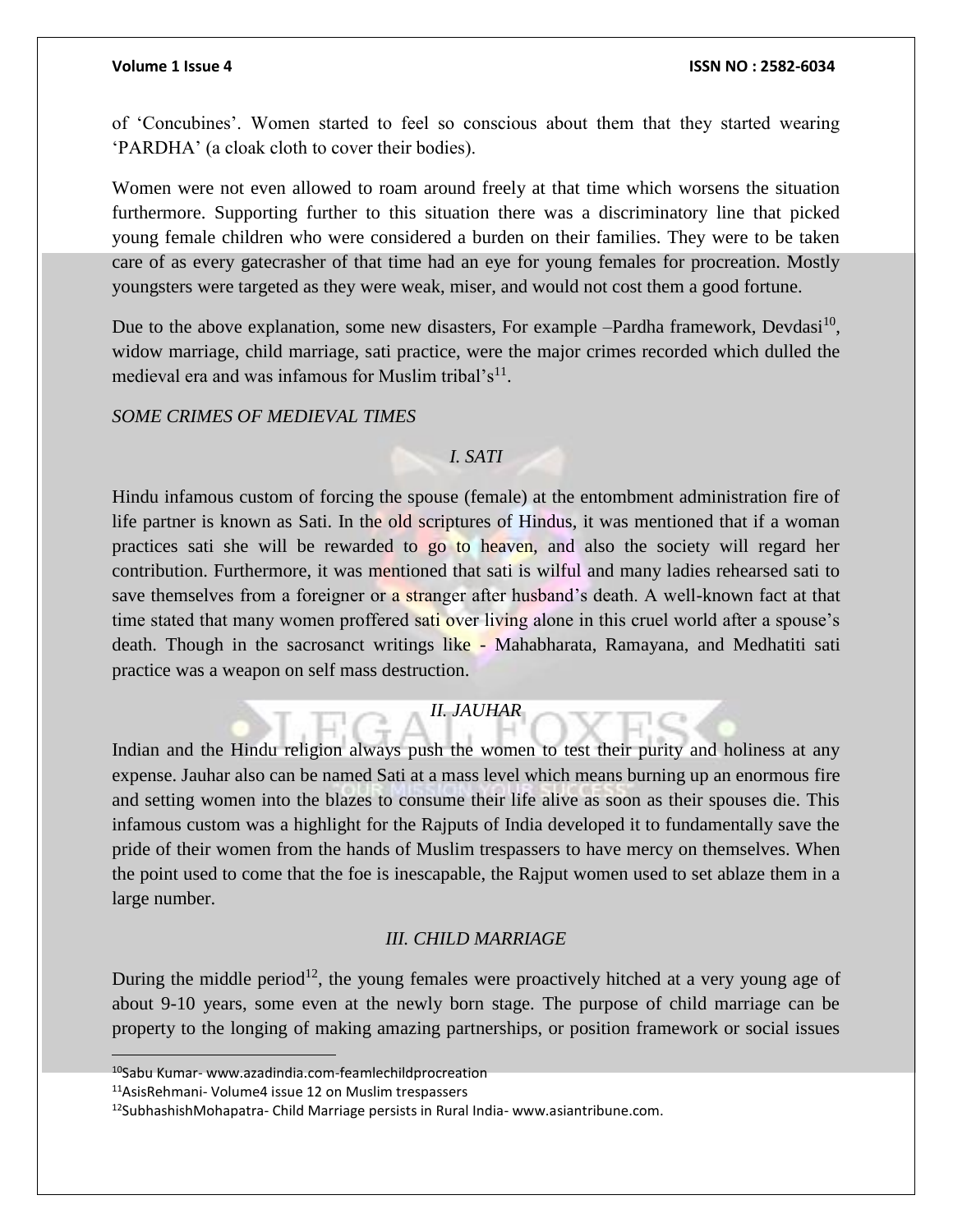where young ladies turn into weight and reason for worry to their family as she becomes more established. Child marriage<sup>13</sup> makes a great deal of physiological and passionate issues for young ladies. Child marriage has brought forth different issues, for example, population blast, high maternal what's more, newborn child death rated<sup>14</sup> unexpected frailty of the ladies. Children should have the freedom to choose the human rights available with them by educating them to participate in society's welfare.

# **C. CONTEMPORARY PERIOD**

India in its present-day scenario mended some improvements in the social rank and condition of women. Some various reformers and thinkers helped women for their upliftment and development. One instance is of the Begum of Bhopal who abolished pardha system and also participated in the war of 1857. Late Sayeed Ahmad Khan founded the Aligarh Muslim University for the relevance of education amongst Muslims. Some famous acts like the act of Widow Remarriage 1856 also gained popularity at this time. A nice and strong structure was maintained in this renaissance  $era^{15}$ , a lot of focus was given on the English language and eminent English journalists like – Sarojini Naidu, Kamala Nehru, and MeenaBai made their presence felt.

It can be seen that in this contemporary era women doing a great job and are on par with men. Yet at the same time crimes like female foeticide, premature birth, sex determination, murder, rape, female infanticide, drug usage,etc, are pervasive in the general public. What's disturbing is that they all are present in this modern society because of a lack of knowledge, education, a nice judicial system, and people's mindset.

#### **I. PERIOD OF BRITISH INDIA**

### *Women's Battle and Liberation*

The most commonly reasoned debate in India narrows down women a similar status as men in all the developed countries yet her war for equality continues. Many historians talk about the British era as the map envisioned for giving a strong fortitude and spirit for women in India., it leads away to provide amenities to all the women worldwide. One such great leader is Rani

<sup>&</sup>lt;sup>13</sup> Report of UNICEF on' State of world's Children- 2014' <sup>14</sup>www.wikipedia.org

<sup>15</sup>www.newsbbc.com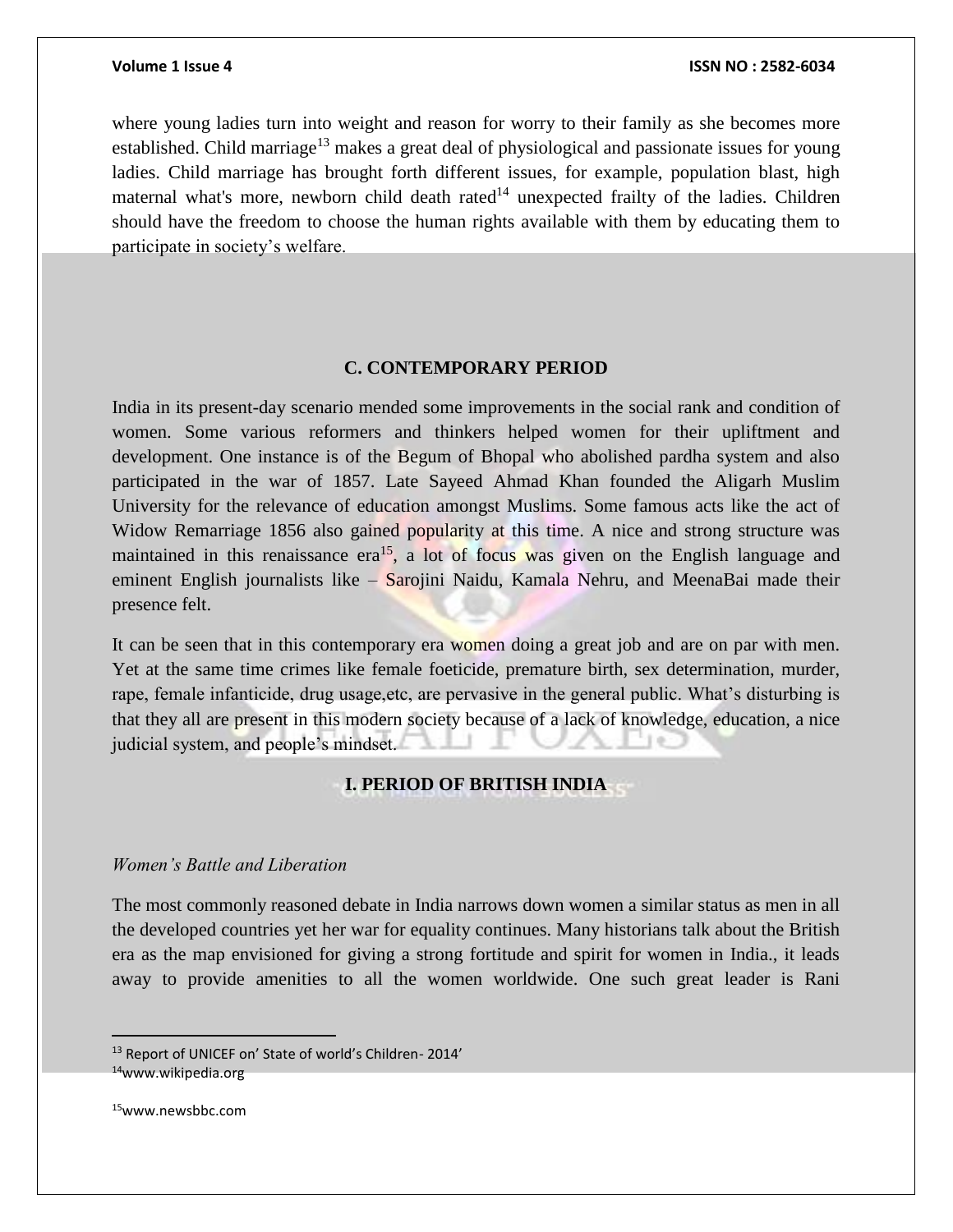LaxmiBai<sup>16</sup> of Jhansi, she fought bravely in the revolt of 1857 at 'Barrackpore' and spread the word of her braveness in the whole of the nation. She outwitted Viceroy 'Dalhousie' until a new viceroy was appointed. Some of the famous personalities of that time are- Late Ram Mohan Roy, Late Swami Vivekanand, Late Chandra Vidyasagar, and Mahatma Gandhi.

#### *SOME EMINENT PERSONALITIES OF THIS TIME-*

# *I. LATE RAM MOHAN ROY*

Whenever there is a discussion about the welfare and upliftment of women's gender, he is the leader everyone recalls. Infamously known as Raja Ram Mohan Roy, during his colossal reign he abolished sati pratha and anguished conditions of women in India. He fearlessly fought for widows' rights and revolted sati pratha and abolished it in 1829. He was an incredible supporter of women in general; to set an example he married a widow. He was the founder of BrahmoSamaj in 1828 with the help of Devendra Tagore which assisted in fighting against child marriage.

# *II. LATE JYOTIRAO PHULE*

Famously knows as Mahatma JyotibaPhule was an eminent protestor, writer, scholar, social reformer, and analyst. He hailed from Maharashtra. He opened the first widow school in the nineteenth century and also systematically opposed widow killing. To support them he also offered them home to stay and also supported their children. To abolish female child murder he opened a charity home in 1854.

#### *III. LATE DAYANAND SARASWATI*

Famously known as Swami DayanandSaraswati, he was the curator of Arya samaj, a Hindu change convention of Vedic development. He was a scholar of Sanskrit language thus a master in Vedas. He fought for basic human rights provided to the women so he simplified Vedas from the Sanskrit language to a language easily grasped by the common folklore. His scriptural writing was in itself a movement for the women's gender.

### **II. PERIOD AFTER INDEPENDENCE**

If anyone tries to explain the current position of women the answer would be a complex one as women have succeeded a long way since the old age but there are many instances till which prove this theory null and void. Many situations that the rural women face are ruthless behaviours at home which lead to a failure in the advancement of women. In this golden era, there are many support groups and associations present for women's gender yet they seek help to get the equality they deserve. Women have joined hand in hand to support each other they only

l

<sup>&</sup>lt;sup>16</sup> Nic.govt.org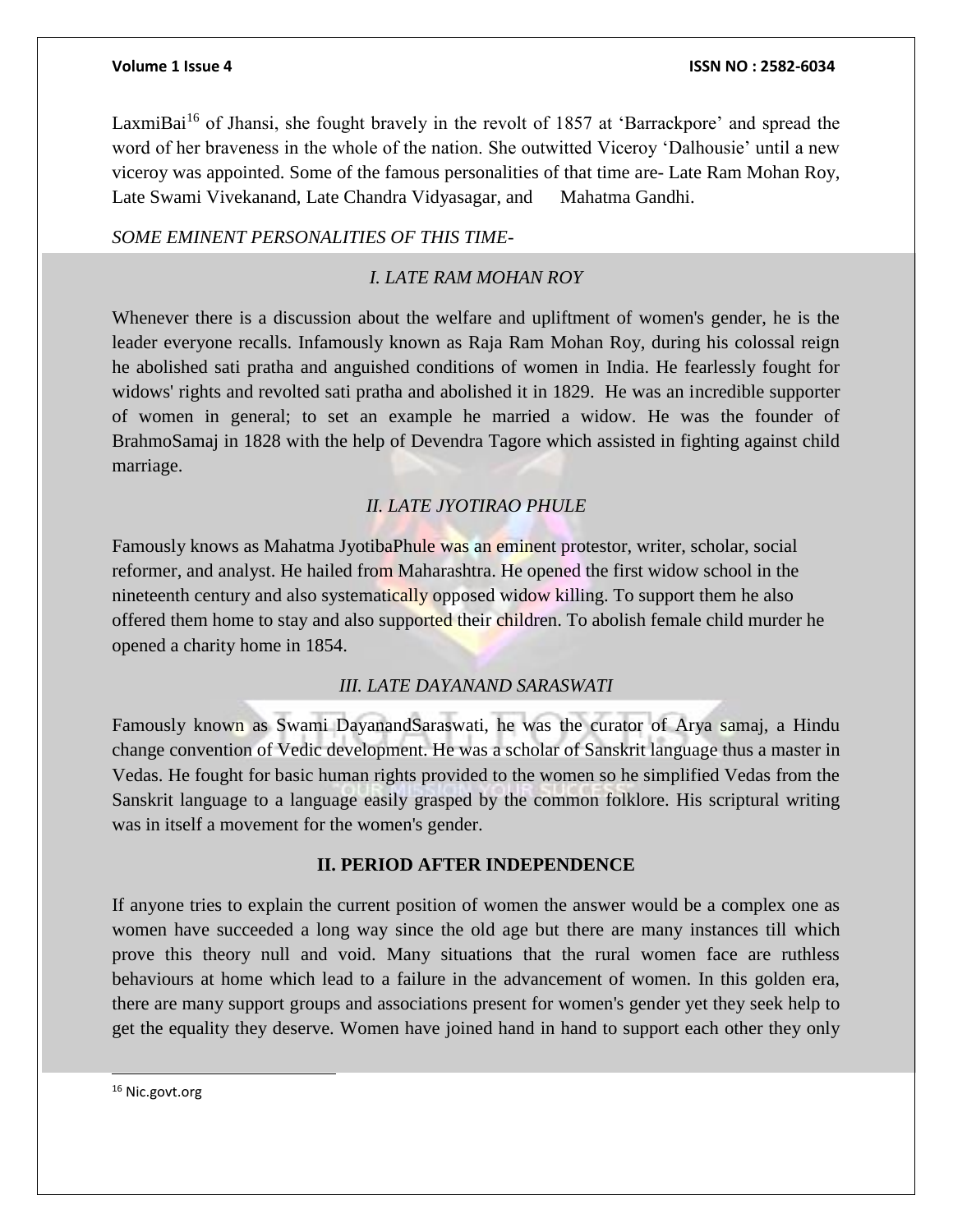lack quality to be made felt in public. As shown in the research of 2018 the sex fidelity ratio in India is 845 females for each 1000 male which is much less than the world comparison study. There are a lot of issues women go through which makes them inevitable of the pain. Some of the issues they face are- Malnutrition, Maternal Mortality, Poor Health, Mistreatment at the workplace<sup>17</sup>, Female Foeticide, Rape, Lack of Education, etc.

# *SOME COMMON ISSUES ENCOUNTERED BY WOMEN*

# *I.ABSENCE OF EDUCATION*

The education of women in India is particularly at a low level as compared to other countries worldwide. There is a long time report of how education in middle age as well as in this current stage share a ton of endeavours by various social reformers like- MalalaYousafzai, Greta Thunberg,etc, are providing a major example of what educated women can lead through. The study of 2018 shows that 69 % of female abstract from basic level education.

While the female education rate in urban India is close to 71%, the nation's wellbeing at 63% which was  $52\%$  in  $2015^{18}$ .

Added to this female teachers and the accessibility of schools in close by areas which is a cause of problem for many families are absent. The absence of training can't be talked in confinement. Related with it are further issues, for example, an uneducated young lady who provides for a youngster could be a malnourished youngster<sup>19</sup>, ill-advised cleanliness, absence of information on an adjusted eating routine, and solid cooking thus on which offer ascent to increasingly social issues.

# *II. ILL-TREATMENT*

Aggressive behaviour at home is a never-ending crime and across the globe generally in women's gender. Around 55% of women are the survivors of domestic violence and abuse according to- Renuka Chowdhury<sup>20</sup>, an individual from RajyaSabha. The latest report of the National Crime Investigation Bureau that wrongdoing against women is submitted at regular intervals, women are assaulted every 28 minutes. It is a clockwise procedure and brutality and cruelty cases against women are lodged through FIR every two hours. Many laws are provided to ensure women's safety such as The Act of Dowry Prohibition 1961, The Domestic Violence Act

<sup>17</sup>Vishakha's Sexual Harassment at Workplace case.

<sup>18</sup> www.indianexpress.com

 $19$ www.who.org (mal-nourishment in children report)

<sup>&</sup>lt;sup>20</sup>Meera Desai and Krishna Raj in Women Society and India- publications- Aianta ,delhi.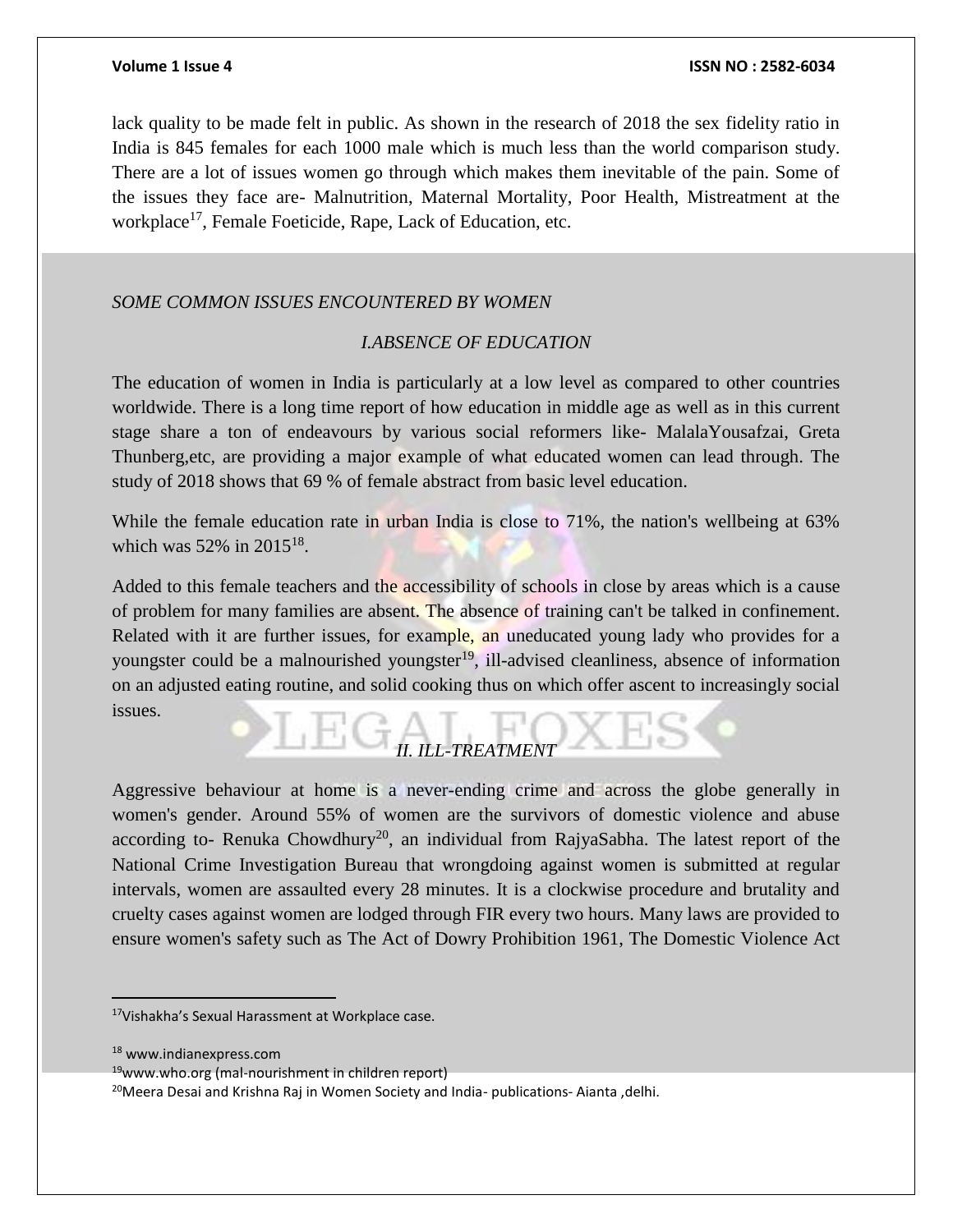2005, yet since both the charges and conviction rates are low there is no stop to domestic violence.

On one side in India, there are worshippers of Goddess Laxmi, Saraswati, and Kali, on the other side the women of India are tortured, raped, murdered, killed,etc for a male to prove their dominance over them.

### *III. DOWRY*

There are numerous news clippings about the big shot fancy weddings covered by media. Weddings in India come with various kinds of settlement offers as it is considered as a poised method of giving away the daughter of the family. Settlement can be in the form of large amounts of cash or any material item which is requested by the groom's family at the golden hour of the marriage.

This custom was believed to be followed from the Vedic age when the bride's family used to offer their savings as a gift so it can be made useful in the awful time of need. Presently this custom has gotten a mandatory one.

Numerous periods' relationships are fixed based on how many shares can be brought from the young lady's family. Even though after parcel of penances made by young ladies guardians, why a young lady neglects to bring with were the normal endowment request by her better half's family she loses her regard she is mishandled numerous multiple times, pounded the life out of and even tormented.

#### **9. MEANING OF CRIME**

The very importance of wrongdoing against women's gender is a difficult and marginal variant which can be physical or mental cruelty to women. Different sorts of mercilessness against women are eve-teasing, assault, polygamy, counterfeit marriage, unfaithfulness, women abduction, enticement of married women, snatching and seizing, ambush, incitement of women at the public or working spot, spouse beating, female child abuse, usage of drug method, etc. Eventually, every woman faces the hardships of being mishandled, trivialized, put down, disregarded, mocked of, laughed at, exploited at the workplace, or in public transports, because the women's gender is treated as a weak link.

The basic lettering of the word 'crime' is of cause viz; 'Crimean' which signifies 'charge' or 'offense'. Crime is a social ruthless truth. The Socio- Waverly encyclopedia<sup>21</sup> defines it as- 'A demonstration illegal by law and for performing which the culprit is obligated to discipline'

According to the World Health Organisation report on brutality against women. Published in November 2018, 1 in every 3 women worldwide faces the threat of physical and sexual abuse

 $\overline{\phantom{a}}$ 

<sup>&</sup>lt;sup>21</sup> Social programmes- crime against women-children.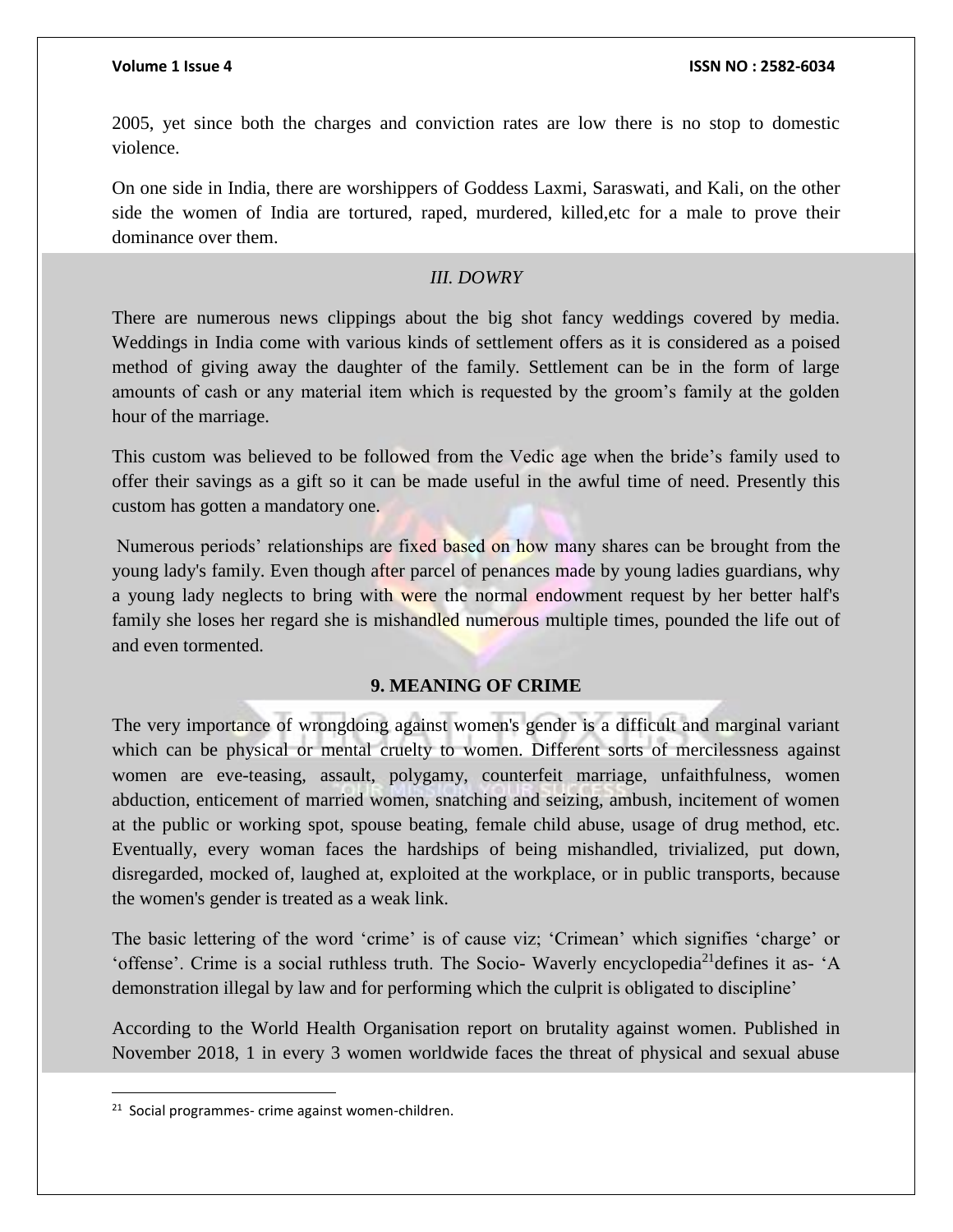from her spouse at least once in her life that is estimated to 39% of women in the world face this experience. One more major discovery of this report is that 41% ofthe killings of the women are by her immediate accomplices.

# **10. NATURE OF CRIME**

In old times any demonstration by an individual or even a creature that made mischief against some other individual was considered as culpable wrongdoing. The disciplines at prior occasions were way unique than it is present. The wrongdoers were executed or tossed out of the nation according to their demonstrations. To rebuff creatures, stones were tossed at them. Wrongdoing is a changing idea subordinate upon the social improvement of individuals that is upon the central intrigue and qualities ruling their regular convictions. In any case, as the time passed by and people began to regularize themselves the Nature<sup>22</sup> and Definition of crime became more clear.

The idea of crime is changing because of the adjustments in the general public and the earth. Today one can't see crime with a solitary point of view alone. Two of the normal perspectives that clarify the idea of crime are its condition similar to a social build and being an individual guiltiness.

# **11. COMPONENTS OF DOMESTIC VIOLENCE**

1. *Physical maltreatment*- utilization of power to cause physical injury like kicking, cutting, gagging, battering, punching, stifling, compelled to utilize drugs,etc

2. *Emotional mistreatment*- destroying the confidence of women through continuous affronts, embarrassment, analysis, misuse, etc. This ICIN YOUR SUCCESS'

3*. Sexual misuse*- rape, assault, lewd behaviour, etc.

4. *Monetary maltreatment*- forestalling instruction, counteraction from work, no entrance to cash, being helpless before the accomplice, no entrance to food water or dress, no entrance to clinical treatment.

5. *Psychological maltreatment*- includes such conduct that causes dread, forestalling casualty to converse with others or go out without authorization, threatening to physical maltreatment, sincerely extorting, and so on.

 $\overline{\phantom{a}}$ 

<sup>22</sup> www.nrhm.mis.nic.in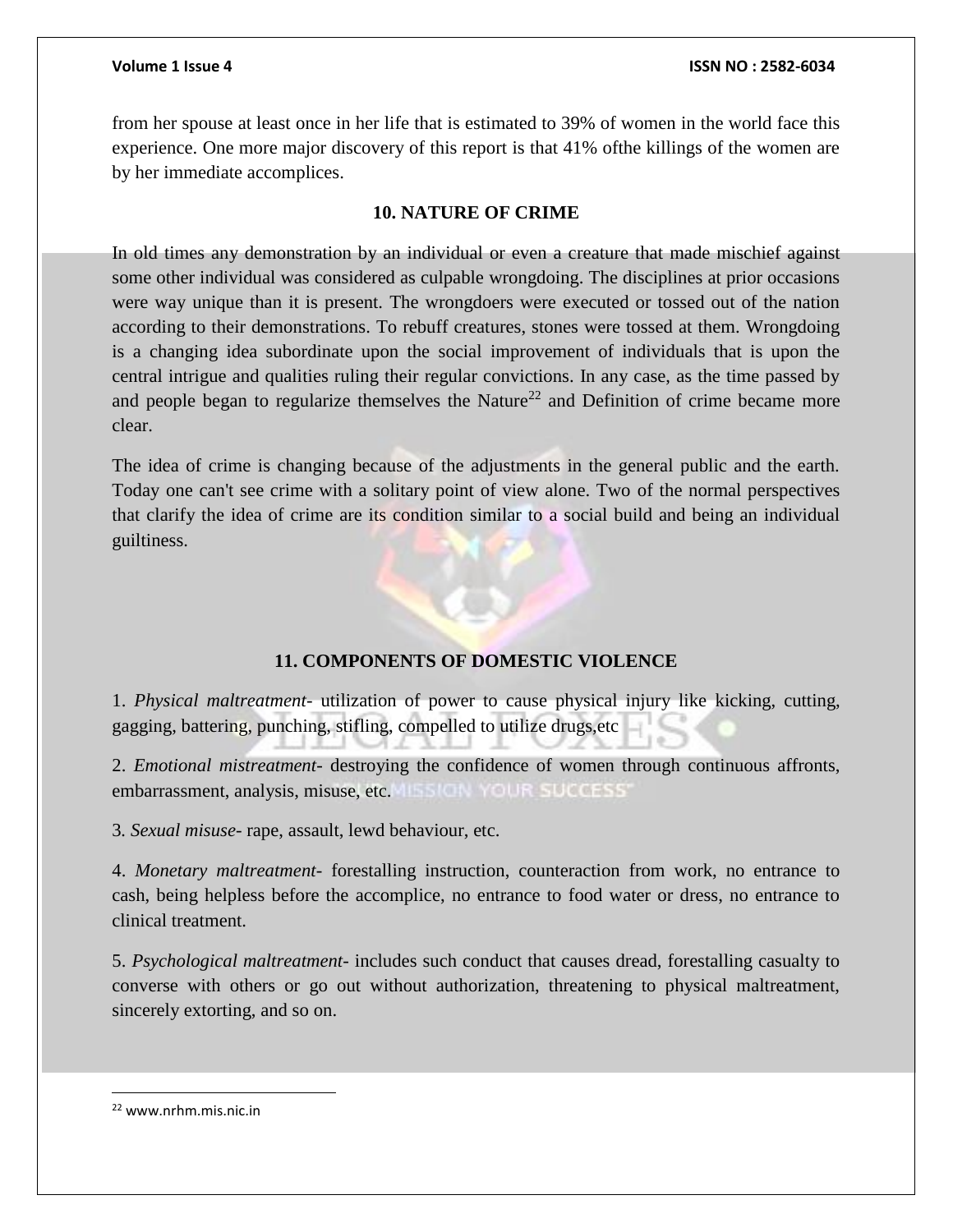While each wrongdoing is a social abhorrence, wrongdoing against women is very disturbing and genuine. It shows the separation of touchy social texture. It shows a general public that has ignored as well as is an abusive, cold-blooded, and cruel person towards its more fragile segment. Today this is on a high time ascending in India. On the off chance that the equivalent isn't checked, it will before the long outcome in a general public where women will live in consistent dread and threat. Crime in India 2019<sup>23</sup> insights available at National Crime Records Bureau $^{24}$ .

| <b>Crime Head</b>             |          | <b>Crime incidences</b> |          | <b>Crime rate</b> |      |      | Percentage |         |
|-------------------------------|----------|-------------------------|----------|-------------------|------|------|------------|---------|
|                               |          |                         |          |                   |      |      | variation  |         |
|                               | 2017     | 2018                    | 2019     | 2017              | 2018 | 2019 | 2017-18    | 2018-19 |
| Total crimes against<br>women | 4,39,457 | 5,29,243                | 4,38,954 | 66.6              | 74.2 | 65.2 | 4.0%       | 3.9%    |
|                               |          |                         |          |                   |      |      |            |         |
|                               |          |                         |          |                   |      |      |            |         |



<sup>23</sup>www.planningcommission.nic.in

<sup>24</sup>www.nhrm-mis.nic.in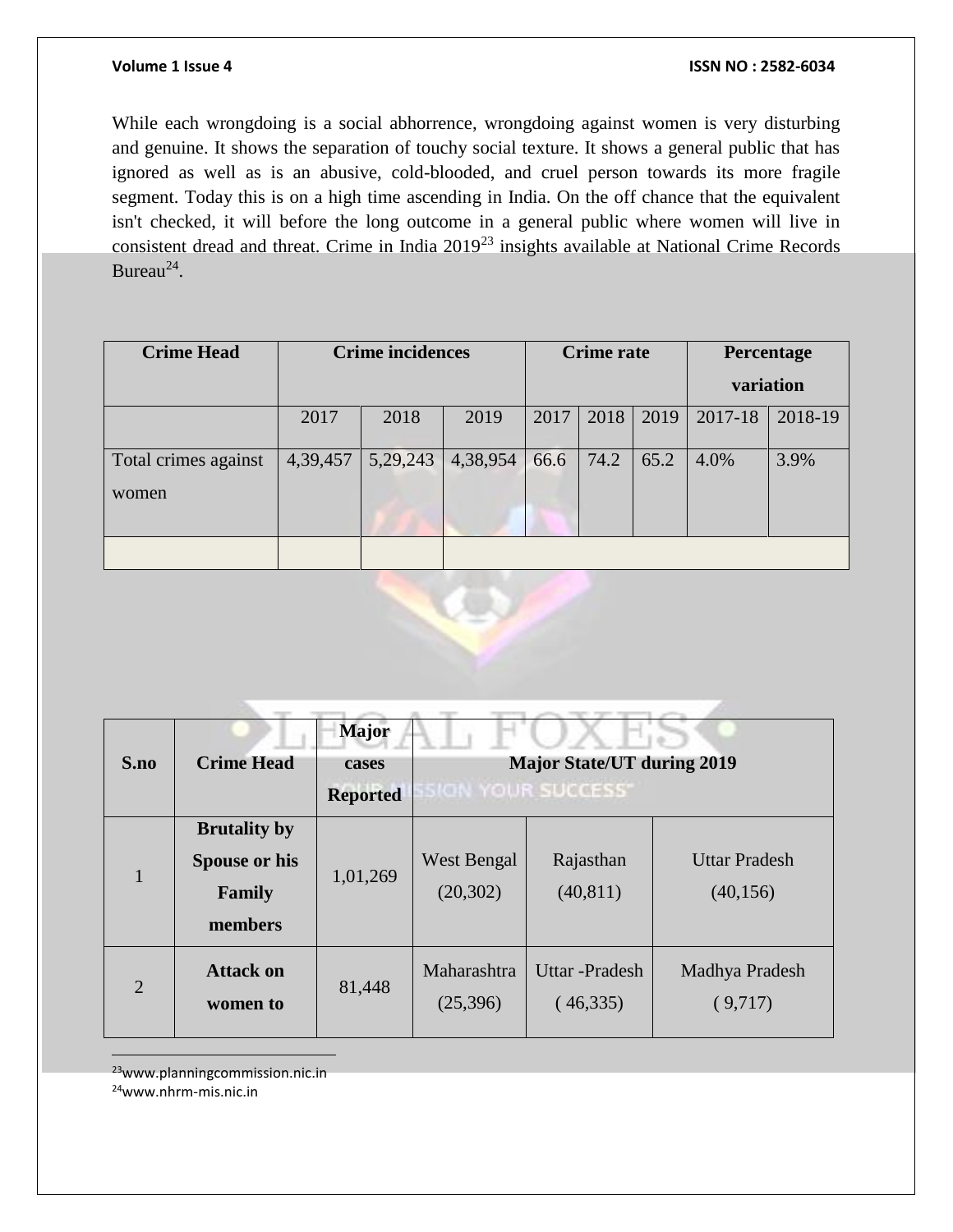|                | Volume 1 Issue 4            |        |                              | ISSN NO: 2582-6034              |                        |  |  |  |
|----------------|-----------------------------|--------|------------------------------|---------------------------------|------------------------|--|--|--|
|                | enrage her<br>modesty       |        |                              |                                 |                        |  |  |  |
| $\overline{3}$ | Kidnapping<br>and Abduction | 86,660 | Uttar<br>Pradesh<br>(67,994) | Maharashtra<br>(9,170)          | Bihar (9,496)          |  |  |  |
| $\overline{4}$ | Rape                        | 23,887 | Madhya<br>Pradesh<br>(8,882) | <b>Uttar Pradesh</b><br>(8,816) | Maharashtra<br>(6,189) |  |  |  |

# **12. FACTUAL NUMBERS DERIVED FROM RECENT STUDIES**

Strangely lion's share of cases announced was under remorselessness by spouse and his relatives. Article distributed in 'Times of India" on seventh August 2018 by Arvind Chauhan. In a quarter of a year (March to June) in 2018 UP alone detailed 96,000 instances of wrongdoing against women contrasted with 47000 in all in 2016. The crime percentage against women in UP has ascended to 38% over a time of only 4months.Compared to all in 2016. As household wrongdoing has a higher number of cases enlisted it is the subject of study. The states demonstrating a high pace of local violations in India, for example, cold-bloodedness by spouse and close family members vizWest Bengal, Rajasthan and UP are additional states where dominatingly unrivaled male culture is prevalent. Domestic viciousness can be characterized as "all demonstrations of physical, mental sexual or financial brutality that might be submitted by a relative or private accomplice" India from 2005 to 2018 right around 98,467 women kicked the bucket because of share passing. This implies 22 women for each day. While women are consistently exposed to local maltreatment and wrongdoing in India for decades, one major act that popped up in 2005 was the Protection of Women from Domestic Violence.

It shows that such a vital existing malevolence in the general public was given lowest-need by the administration. No big surprise then wrongdoing against women kept in India was on consistent ascent despite development occurring in all parts. Individuals appear to mess with household wrongdoing contrasted with different violations. Numerous multiple times household wrongdoing and viciousness are additionally standardized like "he got somewhat alcoholic and subsequently beat her up". The Indian culture has consistently been a male overwhelmed society and keeping in mind that a few changes in standpoint are going on in recent years, not a lot has changed in the country zones. Women are still observed as articles that can be stifled.

# **13. REASONS OF DOMESTIC VIOLENCE AGAINST WOMEN**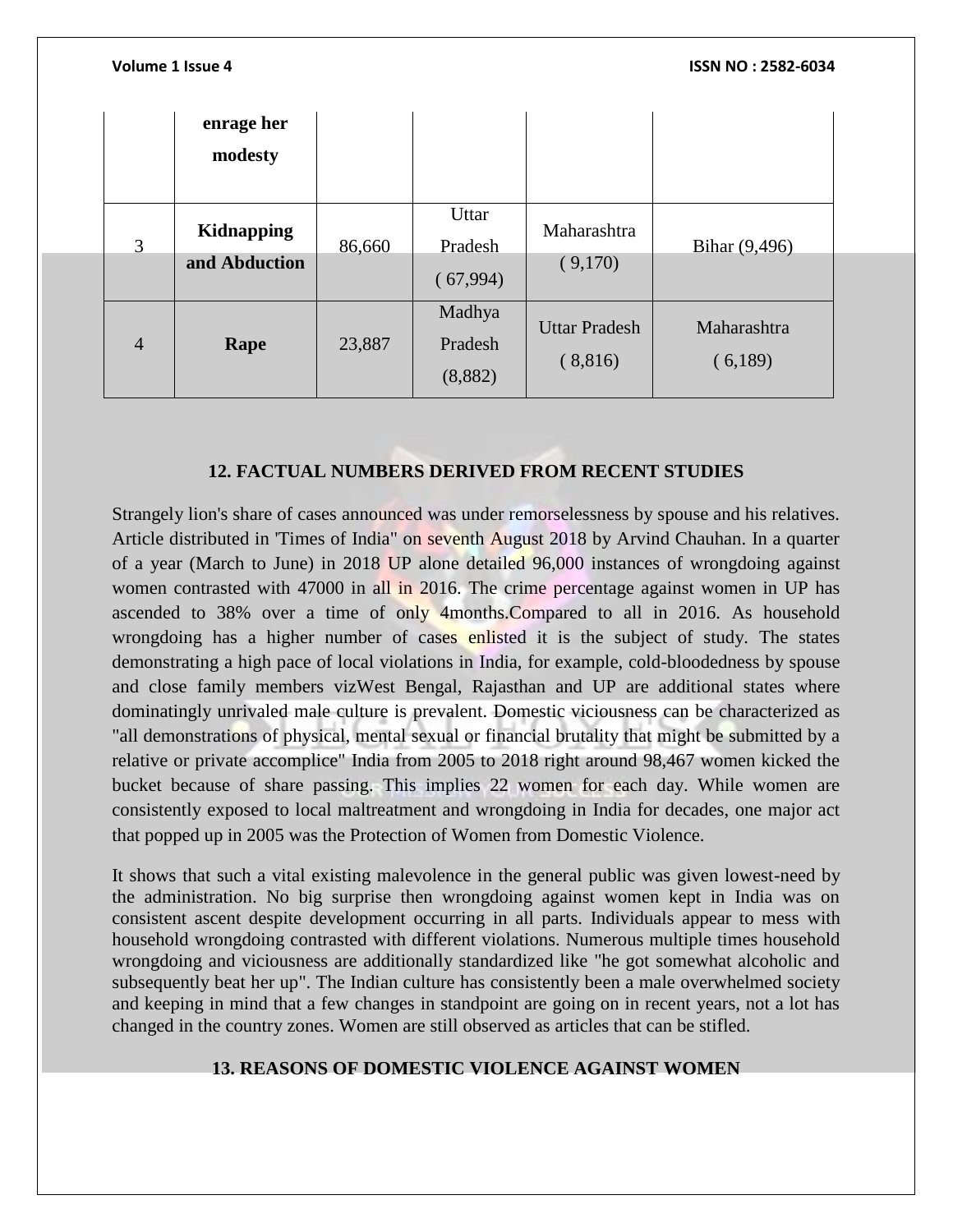In the report as Special Reporter of United Nations<sup>25</sup> on a greeting from Government of India, on "Violence against women, its causes and outcomes" in the year 2013, which looks at the causes and results of maltreatment against women in India, a portion of the key discoveries are that violations against women in India happen both in private just as open spots. The primary driver of this is the Patriarchal type of society. In a general public overwhelmed by men, women frequently wind up segregated on the ground of rank, class, capacity, sexual direction, and conventions. This is an impression of auxiliary and institutional irregular characteristics in Indian culture.

#### *I. DOWRY*

One significant explanation behind local wrongdoing is Dowry. As indicated by the National Crime Record Bureau (NCRB) the quantities of enrolled share passing in 2018 were 8455 and in 2019 it was somewhat less at 7734. The 2016 information shows that Uttar Pradesh recorded the most noteworthy quantities of share passing, 2,479 followed by Bihar 997.Its a huge sign that marriage is frequently used to secure cash and property by the man of the hour and his family. In any network,the share is considered to guarantee the security of the young lady. This is one of the most exceedingly awful social fiendishness in India becauseon multiple occasions regardless of getting the settlement, the young lady is exposed to rehashed sexual and physical brutality by the spouse and his family.

# *II. HONOR KILLING*

One more local wrongdoing found in India is Honor Killing. 79 cases were enrolled under this head in the year 2019 (NCRB). This executing of a little girl for reasons like a wedding or having an illicit relationship out of rank or refusal to wed according to guardian's wishes is a case of profoundly rooted dangerous social convictions in Indian culture. A large portion of the cases occurs in provincial or semi-urban regions of Uttar Pradesh, Haryana, Rajasthan, and Madhya Pradesh. Women all the time are denied the opportunity to pick their significant other and are exposed to fluctuating measure of physical and mental weight and murder for purported "respect" of the family and network.

OUR MISSION YOUR SUCCESS"

#### *III. SEXUAL ASSAULT*

Research shows 1 in each 10 wedded women in India has encountered rape by her significant other. Which means they are compelled to engage in sexual relations or to enjoy sexual acts against her desire? This is most noteworthy in financially in reverse family units.  $49\%$ <sup>26</sup>contrasted with monetarily solid family units 19%, Level of instruction has a significant

 $\overline{a}$ 

<sup>25</sup>www.wcd.nic.in

<sup>26</sup>www.ncpcr.gov.in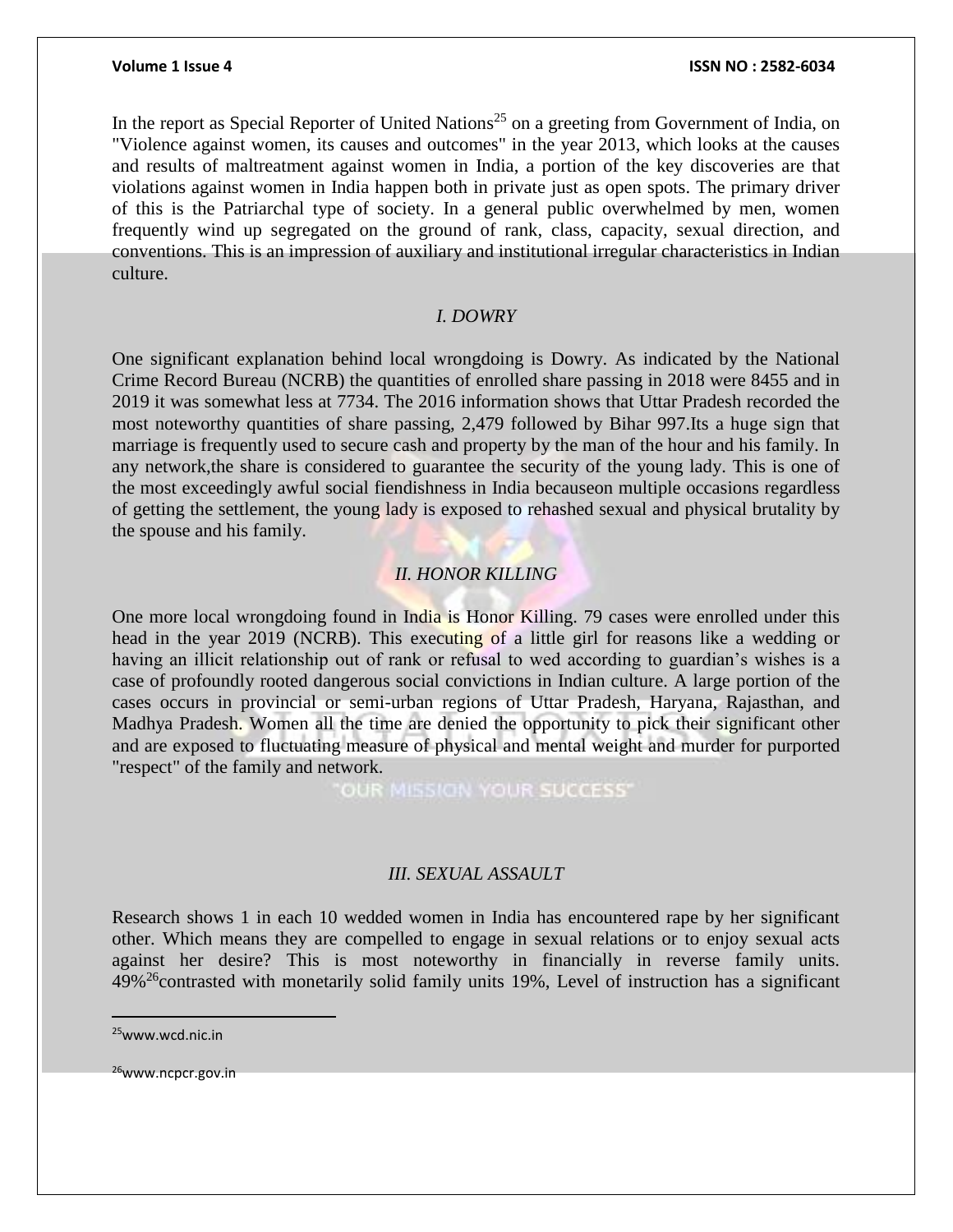impact on sexual maltreatment in marriage. 56% of uneducated wedded women experienced sexual maltreatment in their wedded life showing instruction of a lady diminishes odds of sexual maltreatment in a marriage. Abusive behaviour at home is additionally more probable on the off chance that age before has encountered it means 70% of women whose moms have experienced abusive behaviour at home are probably going to encounter comparative viciousness when contrasted with 50% whose moms have not experienced such abuse. Alcohol unquestionably is a significant reason for aggressive behaviour at home.The proportion of local and sexual savagery fluctuates from state to state. The most elevated being Rajasthan and Bihar 69% to 56% in Madhya Pradesh, 50% in Tripura, Assam, Tamil Nadu, UP W Bengal, and UP and 7% in Himachal Pradesh.

### *IV. EMOTIONAL ABUSE*

Each one out of six that is 18 percent of women has encountered passionate abuse. Only 3% of women have started savagery against their husbands. Unmarried women have likewise experienced abusive behaviour at home and sexual maltreatment because of their dad, kin, or instructor, among these 37 % state that the culprit was a relative. Surprisingly not many women look for help in abusive behaviour at home. The above investigation shows that solitary 4% of manhandled women look for help from the police.

### **14. VARIOUS LAWS FOR PROTECTION OF WOMEN AGAINST CRIME**

The Indian constitution perceives the equivalent rights and opportunities of women. Both males and females appreciate the right of uniformity under the Indian constitution. There are laws and strategies to shield women from savagery and wrongdoings. This incorporates-

- 1. THE INDIAN PENAL CODE
- 2. ACT OF PROTECTION OF WOMEN FROM DOMESTIC VIOLENCE, 2005.
- 3. ACT OF INDECENT REPRESENTATION OF WOMEN, 1986
- 4. ACT OF DOWRY PROHIBITION, 1961
- 5. THE ACT OF IMMORAL TRAFFICKING, 1956
- 6. ACT OF SEXUAL HARASSMENT AT WORKPLACE, 2013
- 7. ACT OF PREVENTION OF COMMISSION OF SATI, 1961
- 8. ACT OF BONDED LABOUR SYSTEM, 1976

# **15. CONCLUSION**

Violence and wrongdoing against women is a worldwide marvel it requires dire consideration. Each woman is qualified for a dread free and good life. What's more, we must make such a general public where women can live with pride and regard. Because it is a human right as well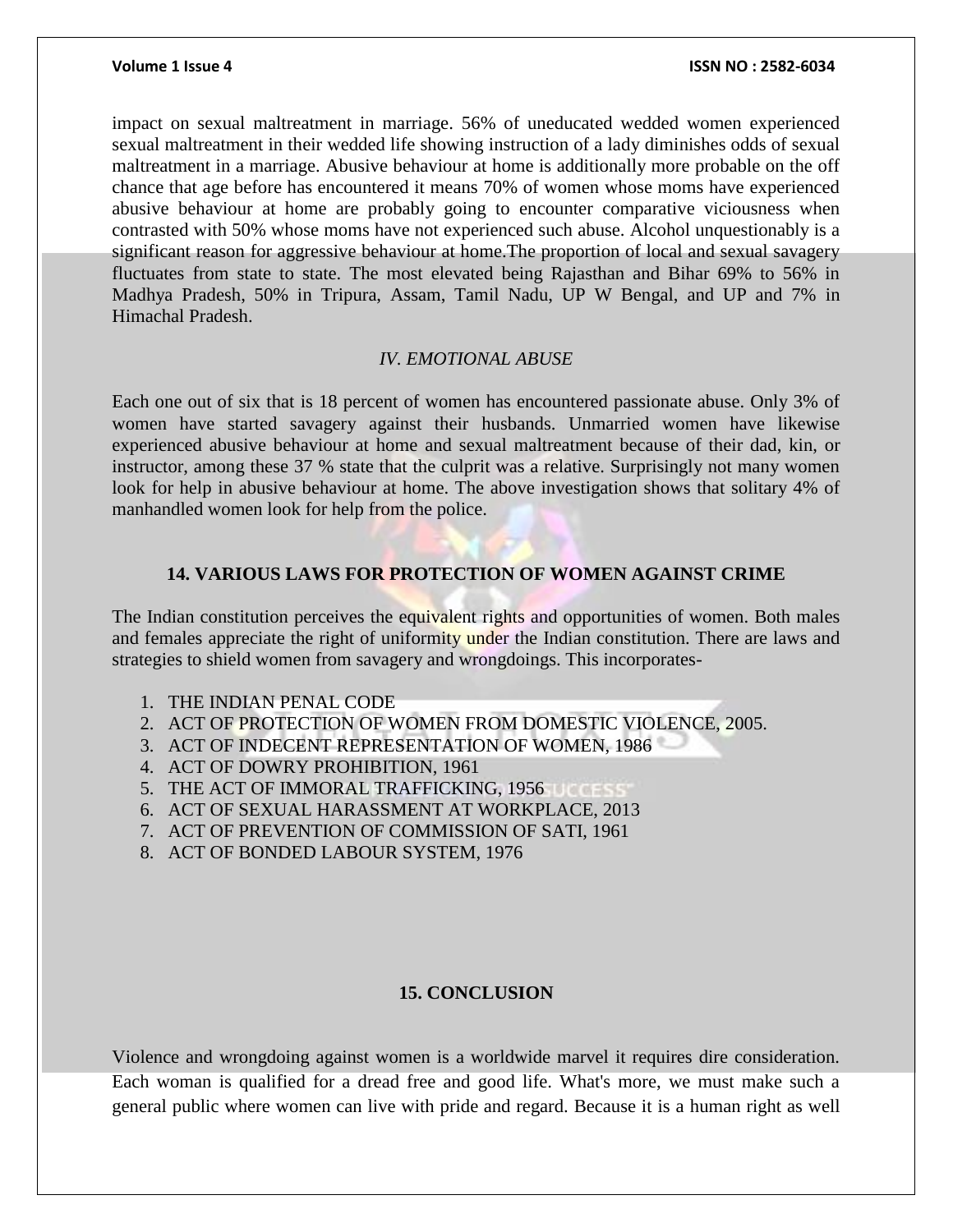as because at exactly one point we will cultivate a mother, little girl, and sister who makes adoring families and kids who regard one another. It's a Nation-building movement at the grassroot level. Only laws to secure women are insufficient. What is required is a social and financial opportunity for women to oppose such acts and building a general public where men regard women. Web-based social networking, social occasions, and celebrations can assume a significant job in building this culture. Government mindfulness programs pushing women security, insurance, and regard will achieve changes in the mentalities towards women.

### **16. FUTURE OUTCOMES OF THE RESEARCH**

The future outcomes from the study are-

- This paper will introduce several questions in the budding minds about the position of women in general and the crimes they face which can be used to measure the social disparities our societies have created and the negative exposure it has on women's gender especially.
- This paper will also give insights about the various laws enacted for the protection of women but due to the lack and imparity of knowledge, women are still burdened to prove their part of rights and liabilities.
- Lastly, this paper is a medium of communication of the voices of various women and the issues they encounter while perpetuating their way in society.



"OUR MISSION YOUR SUCCESS"

## **17. REFERENCES**

*Internet Site*

**1.** www.who.int